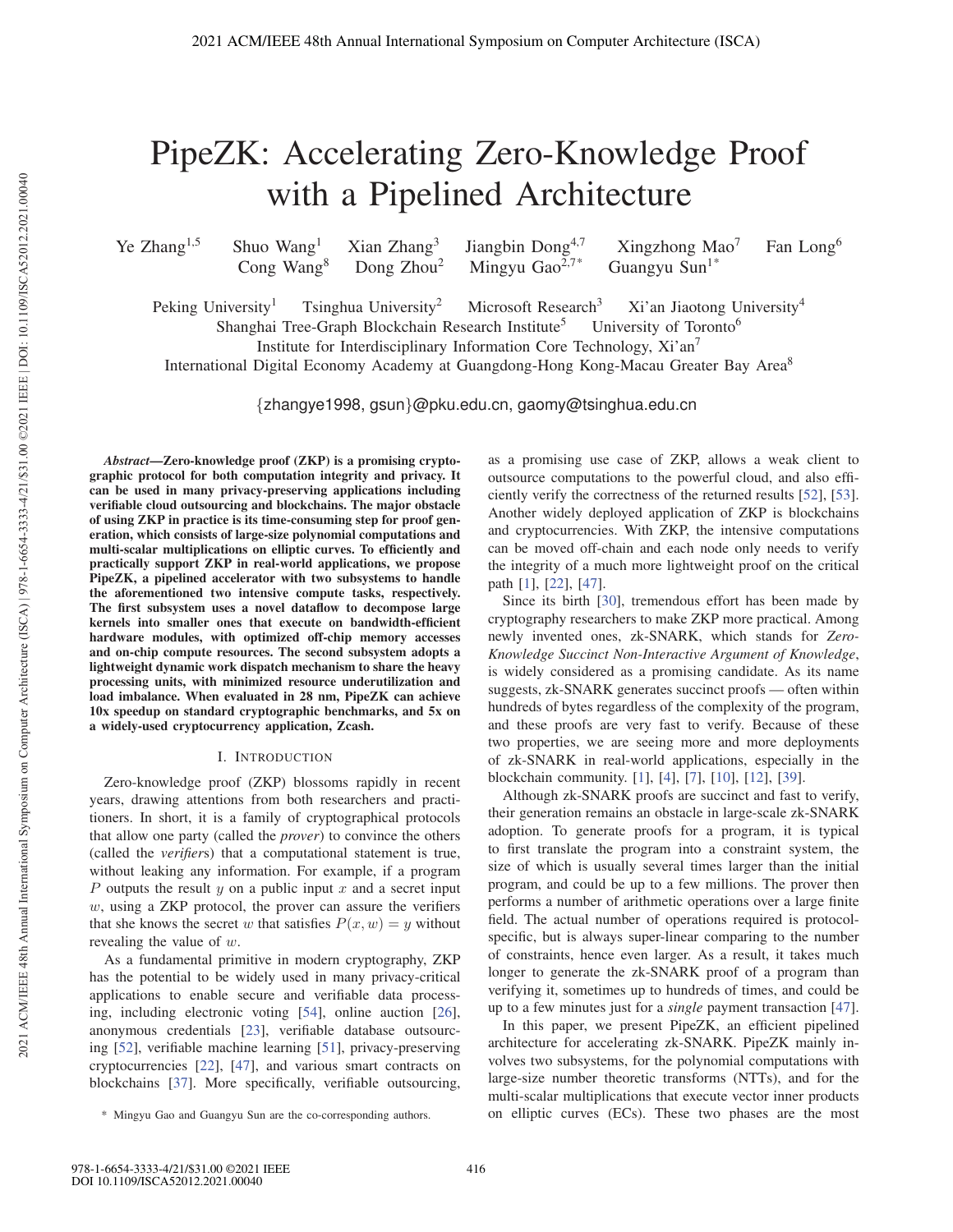compute-intensive parts. We implement them as specialized hardware accelerators, and combine with the CPU to realize a heterogeneous end-to-end system for zk-SNARK.

For the polynomial computation subsystem, we notice that the large-size NTTs (up to a million elements) result in sigificant challenges for both off-chip memory accesses and on-chip compute resources, due to the irregular strided access patterns similar to classical FFTs, and the large bitwidth (up to 768 bits) of each element. We propose a novel high-level dataflow that recursively decomposes the large NTT kernels into smaller ones, which can then be efficiently executed on a bandwidth-efficient NTT hardware module that uses lightweight FIFOs internally to realize the strided accesses. We also leverage data tiling and on-chip matrix transpose to improve off-chip bandwidth utilization.

For the multi-scalar multiplication subsystem, rather than simply replicating multiple processing units for EC operations, we exploit the large numbers of EC multiplications in the vector inner products, and use Pippenger algorithm [43] to share the dominant EC processing units with a lightweight dynamic work dispatch mechanism. This alleviates the resource underutilization and load imbalance issues when the input data have unpredictable value distributions. Furthermore, we scale the system in a coarse-grained manner to allow each processing unit to work independently from each other, while guaranteeing that there are no stragglers even when data distributions are highly pathological.

In summary, our contributions in this paper include:

- We designed a novel module, which decomposes a largescale polynomial computation into small tiles and processes them in a pipeline style. It achieves high efficiency in both off-chip memory bandwidth and on-chip logic resource utilization.
- We designed a novel module for multi-scalar point multiplications on elliptic curves. It leverages an optimized algorithm and a pipelined dataflow to achieve high processing throughput.
- We implemented a prototype of the proposed architecture in RTL and synthesized our design as a 28 nm ASIC, and evaluated it in an end-to-end heterogeneous system with a host CPU. Compared to state-of-the-art approaches, the overall system can achieve 10x speedup for small-size standard cryptographic benchmarks on average, and 5x for a real-world large-scale application, Zcash [47]. When individually executed, the two subsystems of PipeZK can achieve 197x to 77x speedup, respectively.

Beyond our accelerator design, both subsystems in PipeZK could be of independent interest to a wider range of applications. The NTT module is the key building block in homomorphic encryption (HE) [29] and modern public-key encryption schemes [38] based on Ring Learning With Errors (R-LWE) problems [44]. The multi-scalar multiplication module is commonly used in vector commitments [19] and many pairing-based proof systems [32], [42]. We expect our architecture insights would inspire more opportunities in making modern cryptographic algorithms more practical to use towards general-purpose secure computation.

# II. BACKGROUND AND MOTIVATION

Zero-knowledge proof (ZKP) is a powerful cryptographic primitive that has recently been adopted to many real-world applications [22], [23], [26], [37], [47], [51], [52], [54], and drawn a lot of attentions in both academia [16]–[18], [20], [25], [28], [42], [48] and industry [1], [4], [7], [10], [12], [39]. ZKP allows the *prover* to prove to the *verifier* that a given statement of the following form is true: "given a function  $F$  and an input  $x$ , I know a secret witness  $w$  that makes  $F(x, w) = 0$ ." More specifically, the prover can generate a proof, whose validity can be checked by the verifier. However, even though the verifier gets the proof and is able to verify its validity, she cannot obtain any information about  $w$  itself. The prover's secret remains secure after the proving process. As a result, the zero-knowledge property of ZKP provides a strong guarantee for the prover's privacy, as she can prove to others that she knows some private information (i.e.,  $w$ ) without leaking it.

# *A. Applications of Zero-Knowledge Proof*

As one of the fundamental primitives in modern cryptography, ZKP can be widely used in many security applications as a basic building block to enable real-world secure and verifiable data processing. Generally speaking, ZKP allows two or multiple parties to perform compute tasks in a cooperative but secure manner, in the sense that one party can convince the others that her result is valid without accidentally leaking any sensitive information. Many real-world applications can benefit from these properties, including electronic voting [54], online auction [26], anonymous credentials [23], verifiable database outsourcing [52], verifiable machine learning [51], privacy-preserving cryptocurrencies [22], [47], and various smart contracts on blockchains [37].

A promising example application of ZKP is verifiable outsourcing [27], in which case a client with only weak compute power outsources a compute task to a powerful server, e.g., a cloud datacenter, who computes on potentially sensitive data to generate a result that is returned to the client. Examples include database SQL queries [52] and machine learning jobs [51]. In such a scenario, the client would like to ensure the result is indeed correct, while the server is not willing to expose any sensitive data. ZKP allows the server to also provide a proof associated with the result, which the client can use to efficiently check the integrity. The zero-knowledge property allows the prover to make arbitrary statements about (i.e., to compute functions on) the sensitive data without worrying about exposing them, therefore naturally supporting theoretically general-purpose outsourcing computations.

Another widely deployed application of ZKP is blockchains and cryptocurrencies. Conventional blockchain-based applications require every node in the system to execute the same on-chain computations to update the states, which brings a large overhead with long latency. ZKP enables private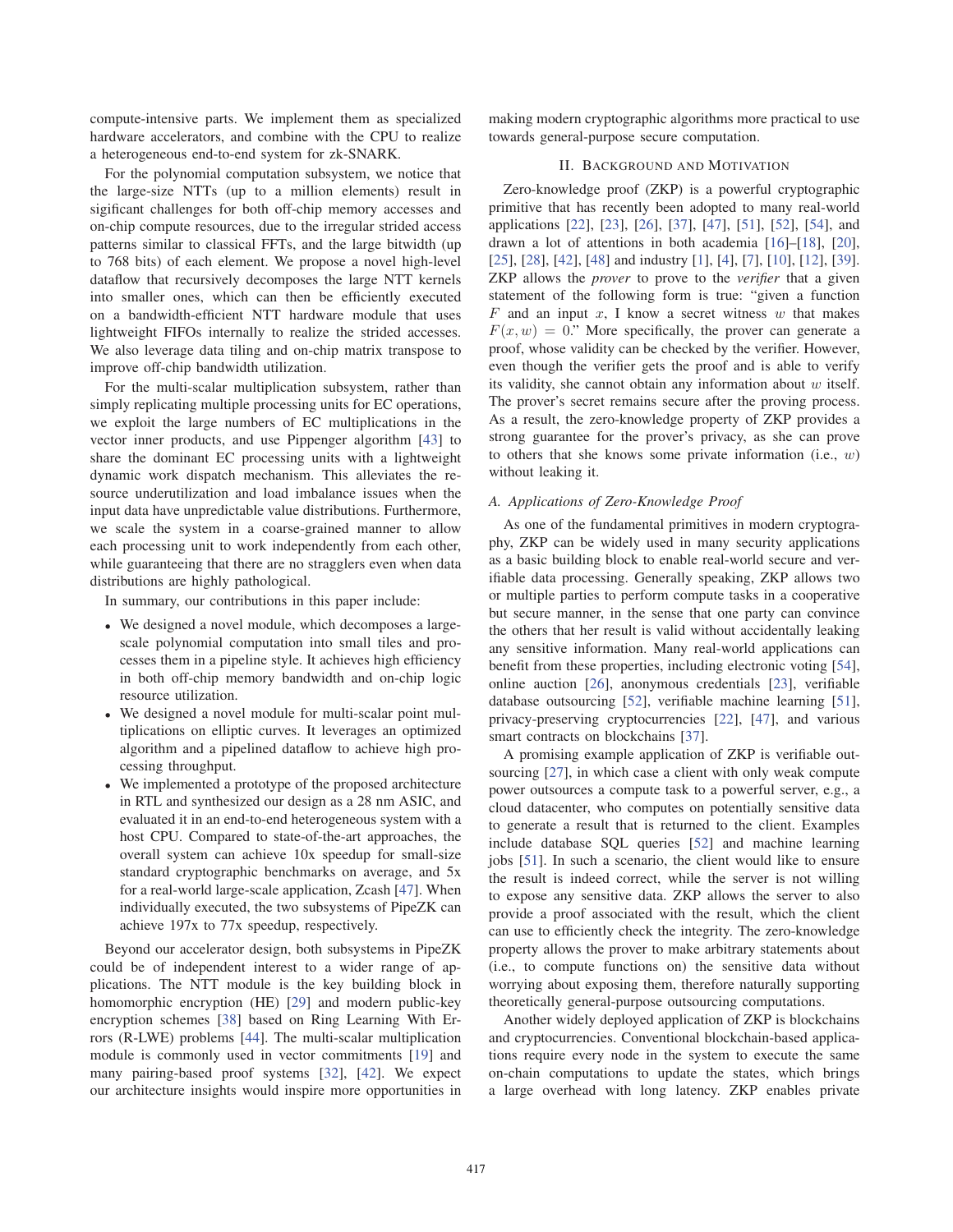decentralized verifiable computations which are moved offchain, and each node only checks the integrity of a lightweight proof to discover illegal state transitions. For instance, zk-Rollup [1] packs many transactions in one proof and allows the nodes to check their integrity by efficiently verifying the proof. Other work even enables verifying the integrity of the whole blockchain using one succinct proof [39]. This feature greatly increases the blockchain scalability. Furthermore, the zero-knowledge property allows users to make confidential transactions while still being able to prove the validity of each transaction. Zcash [47] and Pinocchio Coin [22] are such examples, where the transaction details including the amount of money and the user addresses are hidden.

# *B. Computation Requirements of Zero-Knowledge Proof*

It is natural to imagine that realizing such a counter-intuitive ZKP functionality would require huge computation and communication costs. Since its first introduction by Goldwasser et al. [30], there have been significant improvements in the computation efficiency of ZKP to make it more practical. zk-SNARK [32], as the state-of-the-art ZKP protocol, allows the prover to generate a *succinct* proof, which greatly reduces the verification cost. Formally speaking, the proof of zk-SNARK has three important properties: *correctness*, *zero-knowledge*, and *succinctness*. Correctness means that if the verification passes, then the prover's statement is true, i.e., the prover does know the secret witness w. Zero-knowledge means that the proof does not leak any information about w. And succinctness means that the size of the proof is small (e.g., 128 bytes) and it is also fast to verify (e.g., within 2 milliseconds), regardless of how complicated the original statement might be.

Unfortunately, although the proof verification is fast, generating such a proof at the prover side with zk-SNARK has considerable computation overheads and can take a great amount of time, which hinders zk-SNARK from wide adoption in real-world applications. Therefore, this work focuses on the workflow and the key components of the prover's computation [32], which is our target for hardware acceleration.

For a specific implementation of zk-SNARK, a security parameter  $\lambda$  is first decided to trade off the computation complexity and the security strength, by specifying the data width used. A larger  $\lambda$  provides stronger security guarantees but also introduces significantly higher computation cost. Typically,  $\lambda$ ranges from 256-bit to 768-bit.<sup>1</sup>

As illustrated in Figure 1, the prover first goes through a pre-processing phase, during which the function  $F$ , typically written in some high-level programming languages, is first compiled into a set of arithmetic constraints, called "rank-1 constraint system (R1CS)". The constraint system contains a number of linear or polynomial equations of the input  $x$  and the witness  $w$ . Determined by the complexity of the function F, the number of equations in the constraint system could be as many as up to millions for real-world applications.



Fig. 1. The workflow of the prover. The illustrated  $F(x, w)$  has a constraint system size of five (i.e.  $n = 5$ ).



Fig. 2. Prover's POLY and MSM computations for hardware acceleration.

Meanwhile, various random parameters are set up, including the proving keys. With the prover's secret witness, the constraint system, the proving keys, and other parameters, the pre-processing phase subsequently outputs two sets of data (Figure 1), which are later used in the computation phase.

- Scalar vectors  $\vec{S}_n$ ,  $\vec{A}_n$ ,  $\vec{B}_n$ ,  $\vec{C}_n$ . Each vector includes n  $\lambda$ -bit numbers. The dimension *n* is determined by the size of the constraint system. Note that  $n$  could be extremely large for real-world applications. For example, Zcash has  $n$  as large as a few millions [35].
- **Point vectors**  $\vec{P}_n$ **,**  $\vec{Q}_n$ **. Each vector includes** *n* **points on a** pre-determined elliptic curve (EC) [33]. EC is commonly used in cryptographic primitives. It supports several basic operations including *point addition* (PADD), *point double* (PDBL) and *point scalar multiplication* (PMULT). By leveraging the binary representation of the scalar, PMULT can be broken down into a series of PADD and PDBL in the scalar's bit-serial order. Both PADD and PDBL operations contain a bunch of arithmetic operations over a large finite field, as shown in Figure 2. Fast algorithms for EC operations typically use projective coordinates to avoid modular inverse [13]. They also adopt Montgomery representations for basic arithmetic operations over the finite field [40].

With these data, the prover can now generate the proof  $\Pi$ .

<sup>&</sup>lt;sup>1</sup>Here we abuse the notion of security parameter for simplicity, since it is usually directly related to the bit width of parameters and the underlying elliptic curve.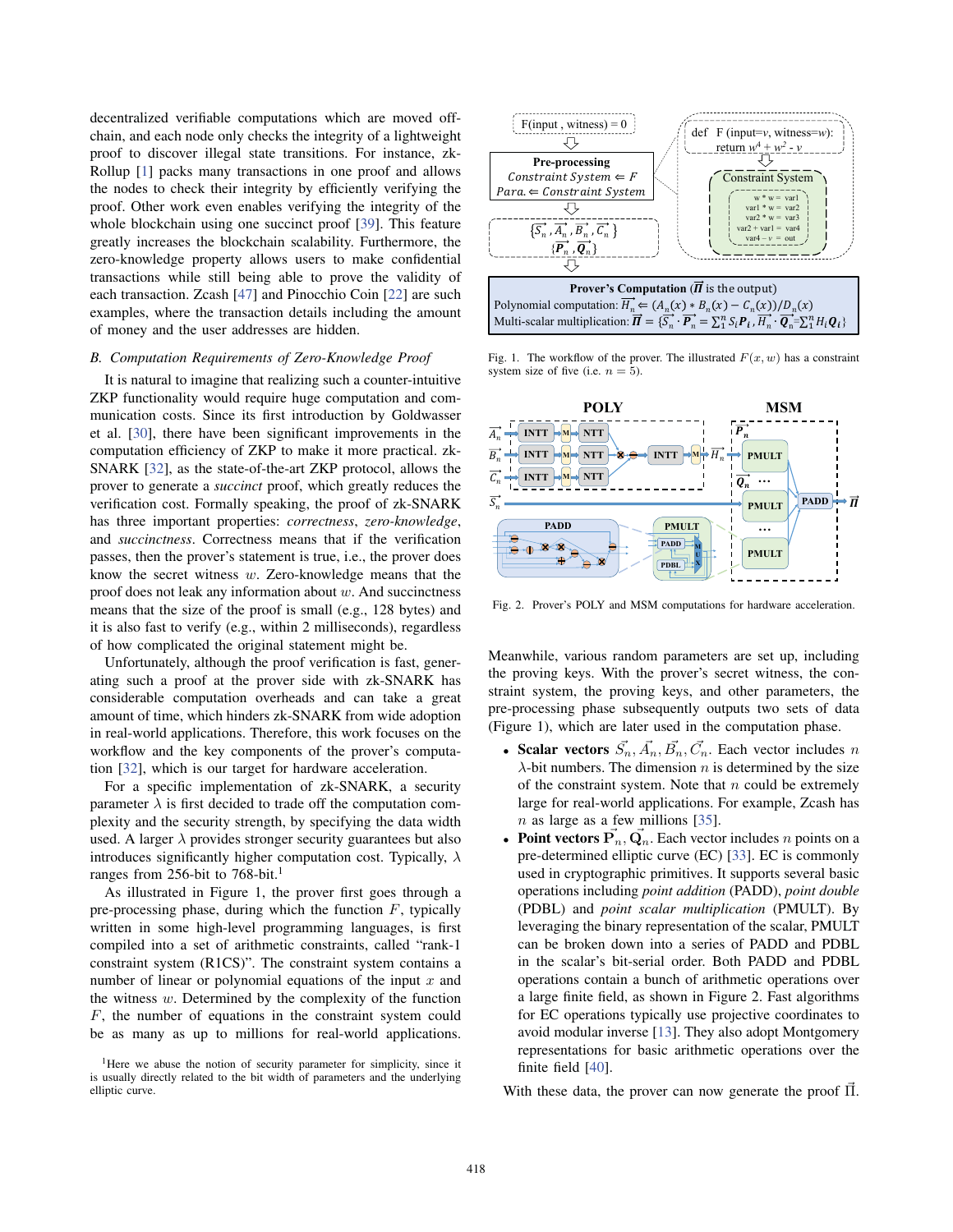This is the most computation-heavy phase, and therefore is our main target for hardware acceleration. It involves largesize number theoretic transforms (NTTs) and complicated EC operations, as illustrated in Figure 2. More specifically, the computation phase mainly includes the following two tasks:

- Polynomial computation (POLY). It takes  $\vec{A}_n, \vec{B}_n, \vec{C}_n$ as inputs and calculates a resultant scalar vector  $H_n$ , whose elements represent the coefficients of a degreen polynomial. The state-of-the-art implementations for this part use NTTs and inverse NTTs (INTTs), which are similar to Fast Fourier Transforms (FFTs) but instead on a finite field. It can reduce the complexity of POLY from  $O(n^2)$  to  $O(n \log n)$ . Nevertheless, POLY still needs to do NTTs/INTTs for many times, as shown in Figure 2. And each NTT/INTT also has considerable computation cost, given that  $n$  could be quite large (up to millions) and each coefficient is a very wide integer number (e.g.,  $\lambda = 768$  bits).
- Multi-scalar multiplication (MSM). This part includes the calculation of the "vector inner products" between  $\vec{S}_n$  and  $\vec{Q}_n$ , and between  $\vec{H}_n$  (the output of POLY) and  $\mathbf{P}_{n}$ , respectively. Note that the inner products are performed on EC, i.e., using the PADD and PMULT operations defined above to multiply the scalar vector and the point vector together. MSM is computation-intensive, because the cost of the inner products is proportional to  $n$ , and the PADD/PMULT operations on EC are also quite expensive, with arithmetic operations between wide integer numbers on a large finite field.

As Figure 1 shows, the prover's witness, after pre-processed, is used as the input for both POLY and MSM. The output of POLY will be included in the input of MSM. The final proof is the output of MSM composed of several EC points. The proof can be verified by the verifier within a few milliseconds through pairing, a special operation on the EC.

#### *C. Hardware Acceleration Opportunities*

As we can see from the workflow in Section II-B, the prover's computations are particularly complicated and require significant compute time. In Zcash [35], the size  $n$  of the constraint system is about two million. It takes over 30 seconds to generate a proof for each anonymous transaction. As a result, ordinary users sometimes prefer sending transparent transactions instead to avoid the high cost of generating proofs, which trades off privacy for better performance. In Filecoin [24], the function  $F$  is even larger. It contains over 128 million constraints and requires an hour to generate a proof. Actually, these blockchain applications usually use cryptofriendly functions that have well-crafted arithmetic computation flows, which are easier to transfer into smaller constraint systems. For real-world, general-purpose applications such as those in Section II-A, the problem sizes will be even larger, with extremely high computation overheads. This is the primary reason that hinders the wide adoption of ZKP. It is therefore necessary to consider hardware acceleration for ZKP workloads, especially on the prover side.

In the proving process, the pre-processing typically takes less than 5% time [8]. We hence focus mostly on the POLY and MSM computations. The POLY part takes about 30% of the proving time. As shown in Figure 2, it mostly invokes the NTT/INTT modules for seven times. Other computations like multiplications and subtractions only contribute less than 2% time. These large-size NTTs are extremely expensive. Similar to FFTs, NTTs have complicated memory access patterns with different strides in each stage. Moreover, all the arithmetic operations (multiplications, exponentiations, etc.) inside NTTs are performed over a large finite field, making them also compute-intensive. Thus, the main focus of hardware acceleration in POLY is the large-size NTTs/INTTs (Section III).

The MSM part takes about 70% of the proving time, which makes it the most computation-intensive part in proving. It requires many expensive PMULT operations on EC. Though several previous proposals have accelerated a single PMULT [14], [15], [36], [41], MSM additionally requires adding up the PMULT result points, i.e., an inner product. This brings the opportunity to use more efficient algorithms rather than simply duplicating multiple PMULT units. Also, in zk-SNARK, the scalar vectors exhibit certain distributions that we can take advantage of to improve performance. We propose a new hardware framework for MSM which can make full use of the hardware resources (Section IV).

Why not just CPUs/GPUs? The basic operations of both POLY and MSM are arithmetics over large finite fields, which are not friendly to traditional general-purpose computing platforms like CPUs and GPUs. CPUs have insufficient computation throughput and they cannot exploit the parallelism inside these operations well enough. GPUs, on the other hand, have high computation throughput but mostly for floatingpoint numbers. Moreover, the memory architecture of modern GPUs is also not efficient for POLY and MSM operations. Each thread can only access a very limited software cache (i.e., shared memory) and the irregular global memory access patterns in each component will slow down the operations in GPUs significantly. In contrast, large integer arithmetic operations have been well studied in specialized circuit design. It is also more flexible to generate customized designs for different memory access patterns. Thus, a domain-specific accelerator is more promising to achieve better performance and energy efficiency.

# *D. Prior Work*

Prior work has achieved significant performance improvement for polynomial computations in homomorphic encryption using customized hardware [45], [46]. Accelerating EC operations has also been well studied in the literature of circuit design [14], [15], [36], [41]. However, it is inefficient to directly employ the prior designs for zk-SNARK due to two issues. First, the scale of polynomial computations in zk-SNARK is much larger than those needed in homomorphic encryption. Thus, it induces intensive off-chip memory accesses, which cannot be satisfied in prior design. In addition, the data bitwidth in zk-SNARK is much larger, thus it is inefficient to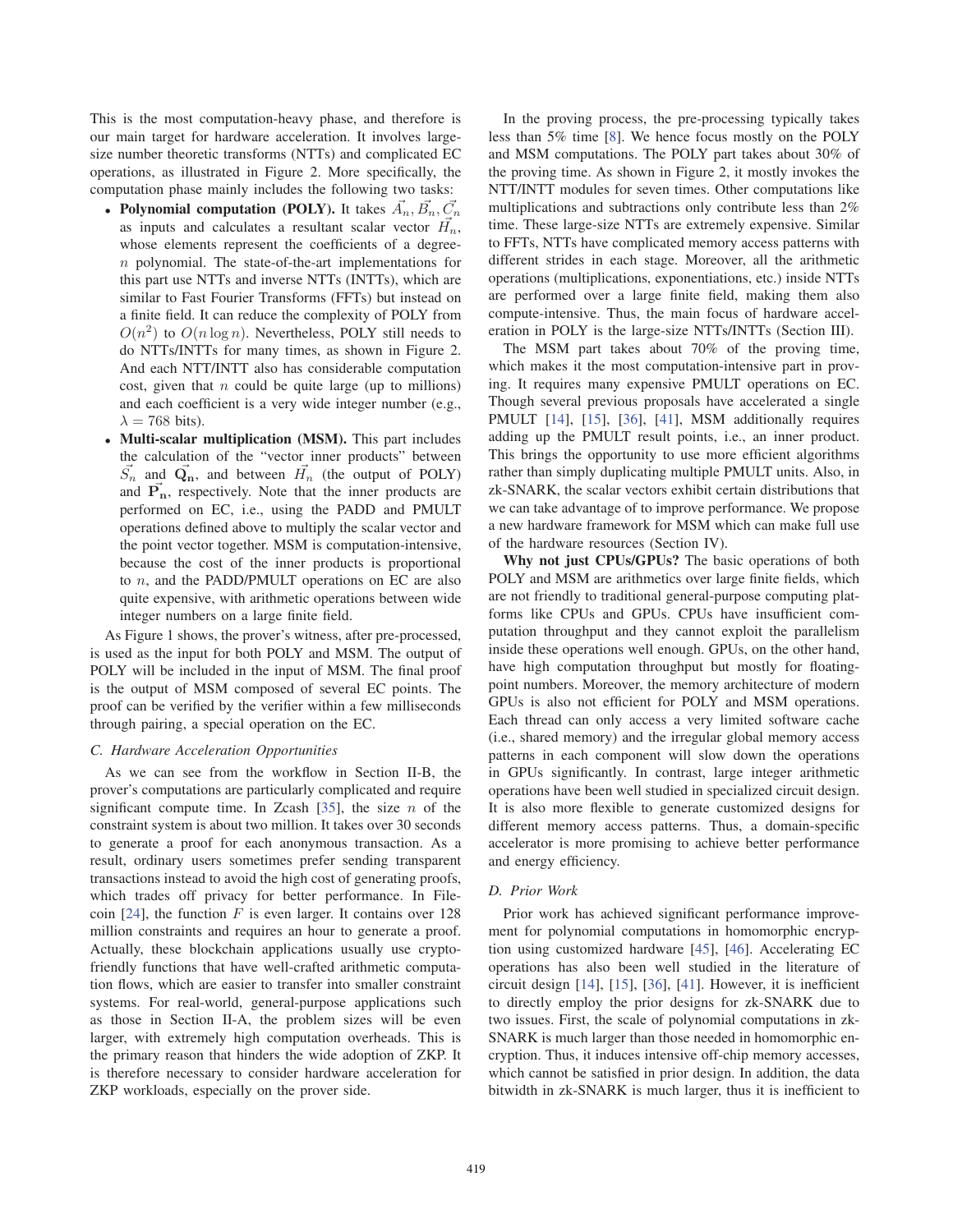use large-scale multiplexers to select proper input elements for different butterfly operations like before [45]. Second, directly duplicating EC hardware cannot leverage state-ofthe-art algorithm optimizations for zk-SNARK. Besides, the sparsity in scalars may cause a lot of resource underutilization in the pipelines that compute MSM. Detailed discussions are in Section III and Section IV.

A recent work called DIZK has proposed to leverage Apache Spark for distributing the prover's computation to multiple machines [50]. Though it can reduce the latency for the proving process, the primary goal for DIZK is supporting zk-SNARK for super large-scale applications, such as machine learning models. Large cloud computing is inefficient for ordinary-size applications like anonymous payment and privacy-preserving smart contracts due to network latency and computation cost. Therefore DIZK can be regarded as a complementary work to ours, while our design achieves better efficiency for each distributed machine.

Recently, a few approaches in industry try to accelerate the prover with dedicated hardware (GPU [11] or FPGA [5]) by leveraging the parallelism inside zk-SNARK. For example, Coda held a global competition for accelerating the proving process using GPU with high rewards (\$100k) [11]. However, the final acceleration result of the competition is even worse than our CPU benchmark (See Section VI for more details). And the FPGA one does not contain a complete end-to-end implementation [5]. In summary, there is still a considerable gap between the existing performance and the requirement in practical usage.

# III. ACCELERATING POLYNOMIAL COMPUTATION

The POLY part of zk-SNARK mainly consists of multiple NTTs and INTTs. To overcome the design challenges of largesize NTTs, we introduce a recursive NTT algorithm with an optimized overall dataflow. We also design efficient hardware NTT modules to alleviate the off-chip bandwidth and on-chip resource requirements.

# *A. NTT Computations*

The NTT computation  $\hat{\mathbf{a}} \stackrel{\text{def}}{=} NTT(\mathbf{a})$  is defined on two Nsize arrays **a** and **a**̂, with their elements  $\hat{a}[i] = \sum_{j=0}^{N-1} a[j]\omega_{N}^{ij}$ .<br>Here a[i] and  $\hat{a}[i]$  are *l*-bit scalars in a finite field. And (i): is Here  $a[j]$  and  $\hat{a}[i]$  are  $\lambda$ -bit scalars in a finite field. And  $\omega_N$  is the Nth root of unity in the same field. All possible exponents of  $\omega_N$  are called *twiddle factors*, which are constant values for a specific size of  $N$ . Since we use off-chip memory to store them, we assume all twiddle factors for all possible Ns are precomputed. This may only introduce tens of MB storage for N up to several millions. Typical implementations of NTT utilize the property of the twiddle factors to compute the results recursively. The access patterns are similar to the standard FFT algorithms, as shown in Figure 3. In this example, the NTT size is  $N = 2<sup>n</sup>$ . In stage i, two elements with a fixed stride  $2^{n-i}$  perform a butterfly operation and output two elements to the next stage. The overall NTT computations complete in n stages. The different strides in different stages result in



Fig. 3. The data access pattern of NTT (similar to FFT) with size  $2^3 = 8$ .

complicated data access patterns, which makes it challenging to design an efficient hardware accelerator.

As shown in Figure 3, the output elements on the right side are out-of-order and need to be reordered through an operation called bit-reverse. Alternatively, we can reorder the input elements and generate the outputs in order [21]. If we need to perform multiple NTTs in a sequence, it is possible to properly chain the two styles alternately and eliminate the need for the bit-reverse operations in between.

## *B. Design Challenges*

NTT is an important kernel commonly used in cryptography. As a result, there exist many hardware accelerator designs for NTT. One state-of-the-art NTT hardware design is HEAX [45], which is specialized for homomorphic encryption. However, the POLY computations in zk-SNARK have substantially larger scales than those addressed in HEAX. It requires multiple NTTs of up to a few million elements, with the data width normally more than 256-bit. Such large sizes can hardly be satisfied by any previous NTT hardware design and pose new challenges that must be properly addressed.

First, the total size of zk-SNARK NTT data can be too large to keep on-chip and should be stored in off-chip memory. For example, a million-size NTT with 256-bit data width will need over 64 MB data storage for the input data and the twiddle factors. If we need to access 1024 elements in each cycle from the off-chip memory to feed a 1024-size NTT module, the accelerator has to support at least 2.98 TB/s bandwidth, even with a relatively low 100 MHz frequency. This is unrealistically high in existing systems, let alone that the complicated stride accesses may further reduce the effective bandwidth. Therefore, it is critical to optimize the off-chip data access patterns of the NTT hardware modules to minimize bandwidth requirements and balance between computations and data transfers. In contrast, prior work like HEAX assumes data can be buffered on-chip in most cases and does not specially design for off-chip data accesses [45].

Second, the large bitwidth of NTT elements also requires significant on-chip resources on the computation side. The original HEAX design only works with data no wider than 54 bit. It, therefore, adopts an approach that uses a set of on-chip multiplexers before the computation units to choose the correct input elements for each butterfly operation [45]. If we naively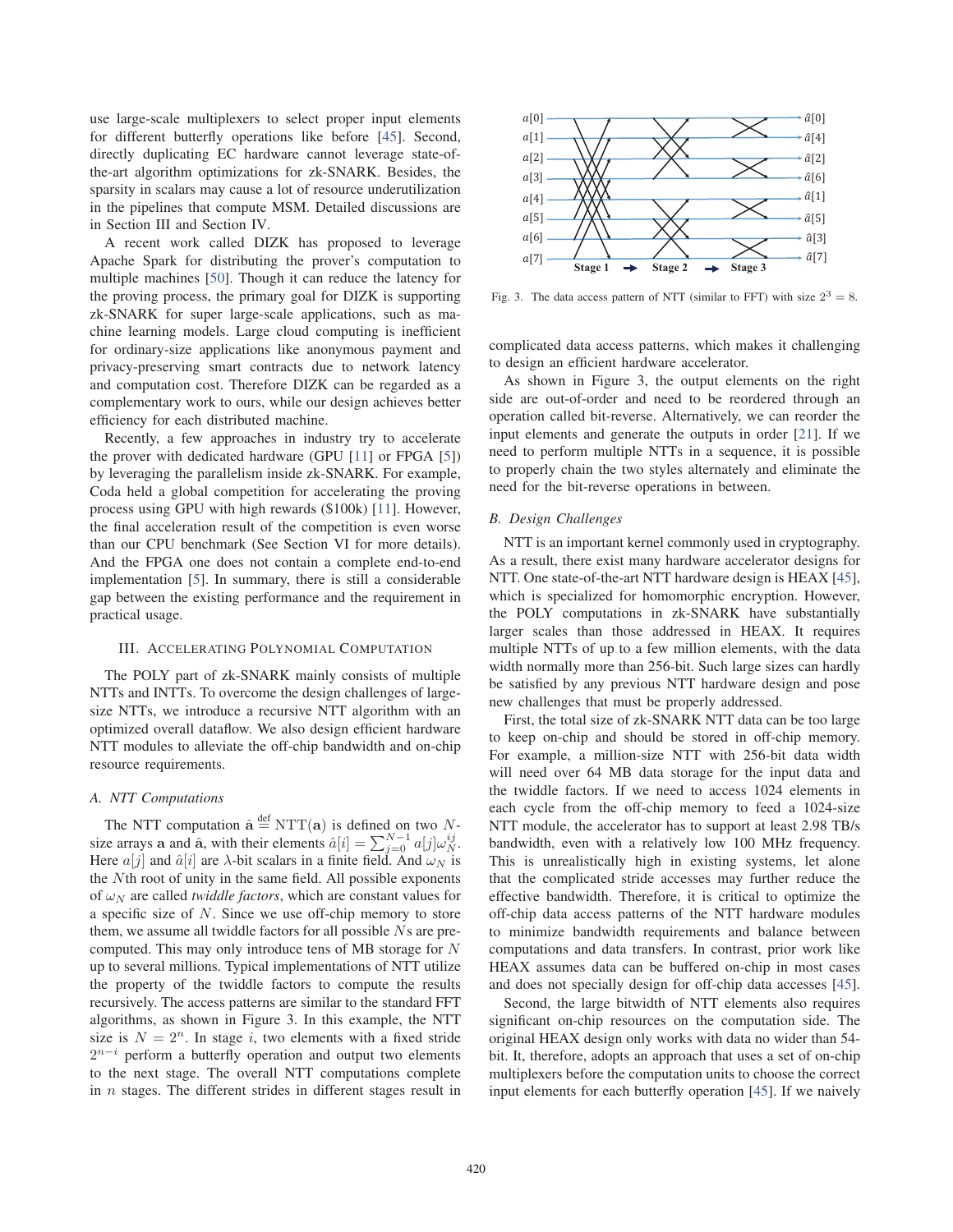

Fig. 4. The recursive NTT algorithm.

scale up the bitwidth beyond 256 as required in zk-SNARK, the area and energy overheads of such multiplexers will increase significantly. Furthermore, the required computation resources for the butterfly operation itself in the NTT module also scale in a super-linear fashion. Both make it inefficient to support large NTTs with high throughput.

# *C. Recursive NTT Algorithm*

To overcome the above challenges, we adopt a parallel NTT algorithm from [21], [49] to recursively decompose a large NTT of arbitrary size (e.g., 1 million) into multiple smaller NTT kernels (e.g., 1024). This allows us to only implement smaller NTT modules, which can fit into the onchip compute resources and also satisfy the off-chip bandwidth limitation. We then iteratively use the smaller NTT modules to calculate the original large NTT. The hardware NTT module in Section III-D can work with different NTT kernel sizes, therefore supporting flexible decomposition.

We give a high-level overview of the algorithm as shown in Figure 4. A more precise description can refer to the literature [21], [49]. In this example, the large NTT size is  $N = I \times J$ . We can then decompose the N-size NTT into several I-size and J-size smaller NTTs. For convenience, we represent the original 1D input array **a** as a row-major  $I \times J$ matrix in Figure 4. We first do an I-size NTT for each of the  $J$  columns (step 1). Then we multiply the output with the corresponding twiddle factors (step 2). Next, we do a Jsize NTT for each of the  $I$  rows (step 3). Finally, we output each element in the column-major order, as the final output 1D array **<sup>a</sup>**ˆ.

#### *D. Bandwidth-Efficient NTT Hardware Module*

With the above decomposition, we only need to design a relatively small-size NTT hardware module that works on  $I$  and  $J$  array elements. Previous work like HEAX [45] implemented such NTT modules following the data access pattern in Figure 3, using a set of on-chip multiplexers to deliver each input element to the corresponding multiplier. However, recall that  $I$  and  $J$  could still be large (e.g., 1024). Directly fetching these data from off-chip memory in every cycle would result in significant bandwidth consumption, as described in Section III-B. Therefore, we adopt a bandwidthefficient pipelined architecture. We choose a design similar to [34] as the basic building block. It is a fully pipelined design that reads one input element and produces one output element sequentially in each clock. Instead of using many multiplexers, we use FIFOs with different depths to deal with the different strides in each stage.

Figure 5 shows the simplified design for a 1024-size NTT pipeline module. It contains 10 stages. Each stage has an NTT core that does the butterfly operation between two elements with a certain stride, as in Figure 3, and generates two new elements for the next stage. The core has a 13-cycle latency for the arithmetic operations inside. The depth of the FIFO in each stage matches the stride needed, i.e., 512 for the first stage, 256 for the second stage, and so on. The pipeline keeps reading one element per cycle from the memory. In the first 512 cycles, the 512 elements are stored in the FIFO in the first stage. In the next 512 cycles, we enable the NTT core, which uses the newly read element and pops the head of the FIFO as its two inputs, with the desired stride 512. In this way, the stride is correctly enforced with a FIFO instead of multiplexers. The NTT core generates two output elements in each cycle, one of which is directly sent to the next stage. The other output needs to be buffered and sent to the next stage at a later point (see the orders in Figure 3). We reuse the FIFO in the first stage for this purpose, as the input elements in the FIFO can be discarded after use. The next stage follows the same behavior but with a different FIFO depth to realize a different stride. The last stage writes the output back to the memory.

With the above design, we reduce the bandwidth needed to only one element read and one element write per cycle. With 256-bit elements and 100 MHz, this is just 5.96 GB/s, much more practical to satisfy than before. Also, we reduce the superlinear multiplexer cost to linear memory cost. Not only the resources scale better now, but also the resource type changes from complex logic units to regular RAM.

The total latency for an  $N$ -size NTT includes  $13 \log N$ cycles for the  $log N$  stages, and N cycles for buffering the data across all stages. It requires another  $N$  cycles to fully process all elements, which can be overlapped with the next NTT kernel if any. If there are t modules, it takes  $13 \log N + N + \frac{NT}{t}$ <br>cycles to compute T NTT kernels in parallel cycles to compute T NTT kernels in parallel.

Supporting INTT. We also need to support INTT in POLY. An INTT module is almost the same as NTT, except that (1) the execution order in the butterfly NTT core is different; (2) the control unit operates in the reversed stage order; and (3) the twiddle factors are inversed. We design one butterfly core for both NTT and INTT with different control logic, but shared computation resources such as the expensive multipliers which are the dominant components. In POLY, NTTs and INTTs are chained together as in Figure 2. Thus we can alternately adopt the two reordering styles of input and output arrays in our modules as described in Section III-A to eliminate the need for the bit-reverse operations.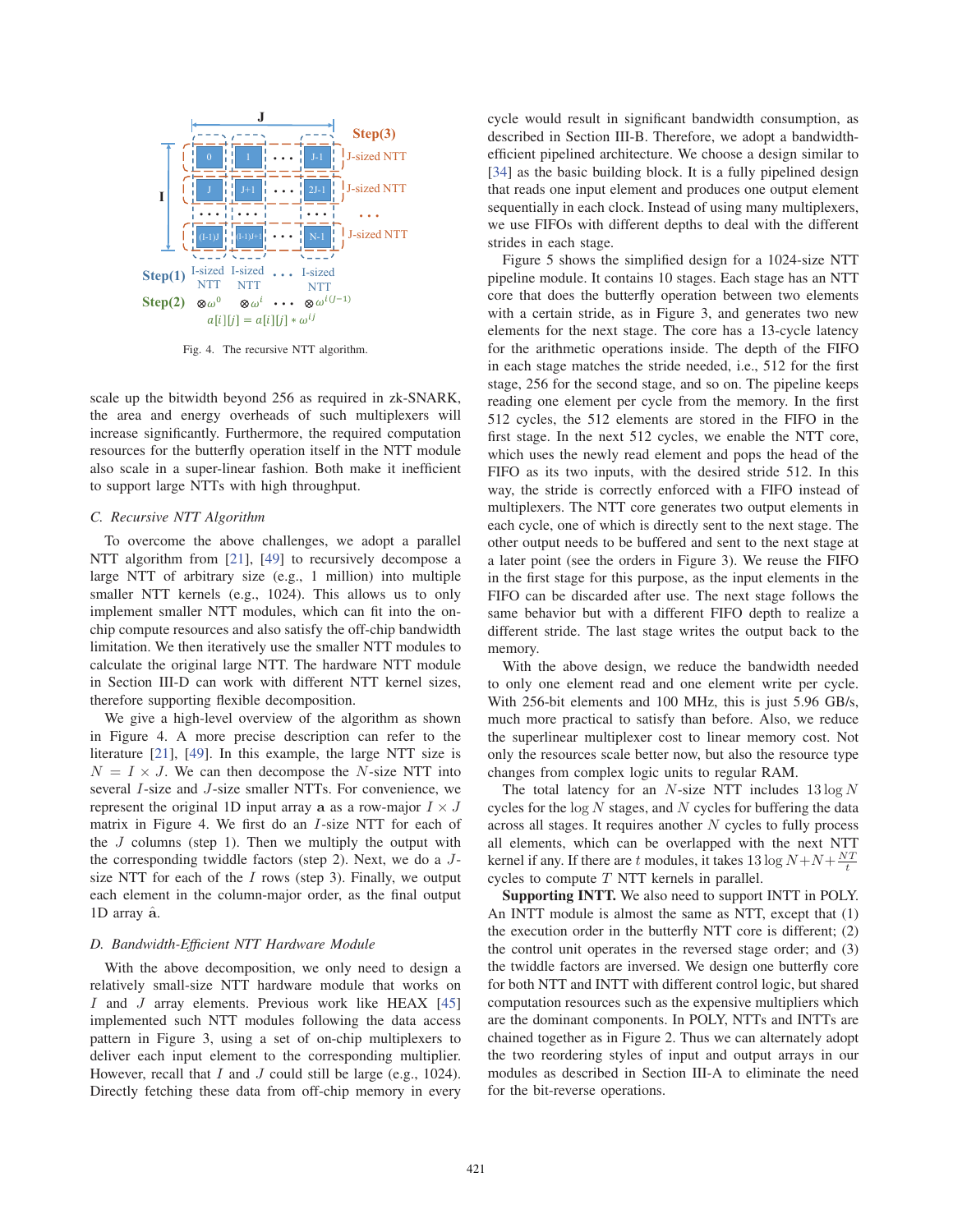

Fig. 5. The architecture of a 1024-size bandwidth-efficient NTT module.

Various-size kernels. Our NTT module can also easily support various-size NTT kernels that are smaller than N. The NTT kernels in POLY are always padded by software to power-of-two sizes. For a power-of-two size smaller than N, we can bypass the previous stages in the module and start from a later stage. For example, a 512-size NTT starts from the second stage. Thus the module can flexibly support different I-size and J-size NTTs after decomposition.

# *E. Overall NTT Dataflow*

We follow the recursive algorithm in Figure 4 to process large-size NTT kernels in a decomposed manner on the small NTT hardware modules in Section III-D. However, the overall data access pattern in each of the steps does not match well with the data layout stored in the off-chip memory. This would result in inefficient large-stride accesses that poorly utilize the available bandwidth. To illustrate this issue, we consider the original input matrix in Figure 4, whose layout in memory is row-major, generated from the 1D array **a** (up to a million elements). In step 1, each I-size column NTT kernel needs to process one column of data. This would make J-strided accesses (up to 1024) on the row-major layout. The output data of this step naturally form a column-major matrix. Step 2 is a simple pass of element-wise multiplication. However, in step 3, each J-size row NTT kernel should access the data in a row, again resulting in large strides on the column-major layout. Finally, the output of step 3, which is in row-major after the row NTT kernels, should go through another transpose to be read out in the column order, leading to another round of strided accesses.

To alleviate the problem and make better use of the bandwidth, we effectively block the data to balance between the two choices of layouts (row-major and column-major) and initiate on-chip SRAM buffers to improve input data reuse and aggregate output data before storing back. We also implement multiple NTT modules to process in parallel and to fully utilize the data fetched together from memory each time.

For simplicity, suppose  $I = J$  and the original NTT size  $N = I \times I$ . We implement t NTT modules of size I as shown in Figure 6. Data are still stored in the off-chip memory in a row-major order, as resulted from the original 1D array. First, we fetch  $t$  columns together from the off-chip memory and process them in the  $t$  NTT modules. Each memory access reads a t-size range of elements, resulting in better sequential access bandwidth. Recall from Section III-D that each NTT module only reads one new input element at each cycle, and outputs one element per cycle after the initial pipeline filling.



Fig. 6. The overall dataflow of NTT processing. In each cycle, we read  $t$ sequential elements from each row of the original 2D array as the input of the  $t$  $I$ -size column NTTs. Or equivalently, we read from  $t$  columns simultaneously. The marked read happens in the  $(I + t)$ -th cycle to fetch that sub-row to the NTT modules. The green block shows the buffered output data on-chip to be transposed. The grey elements are currently being processed in the  $t$  NTT module pipelines.

We use an on-chip buffer of size  $t \times t$  to resolve the data layout issue, by performing a small matrix transpose before writing data back to off-chip memory. In each cycle, the  $t$  modules output  $t$  elements and write a column in the on-chip buffer. When the buffer is filled up, we write back each row to off-chip memory, resulting in at least  $t$ -size access granularity. This allows us to always keep the data in the off-chip memory in row-major formats, while still achieving at least  $t$ -size access granularity for high effective bandwidth.

Figure 6 shows the details during the processing. The green block of  $t \times t$  elements are already processed and the results are written to the on-chip buffer on the right side. They were pushed into the buffer by columns and popped out to the memory by rows. The gray elements, including the beginning of the second group of  $t$  columns, are being processed in the NTT module pipelines. In such a way, we see that the  $t$  NTT modules are fully pipelined and well utilized. The pressure on the off-chip bandwidth is also alleviated with our bandwidthefficient NTT module design.

## IV. ACCELERATING MULTI-SCALAR MULTIPLICATION

In this section, we first introduce the computation task and design challenges for MSM. Then, we present the algorithm and the corresponding architecture to accelerate it.

#### *A. MSM Computations*

As illustrated in Section II-B, the MSM computations are defined as  $\mathbf{Q} = \sum_{i=1}^{n} k_i \mathbf{P_i}$ , where each  $\mathbf{P_i}$  is a point on a pre-<br>determined EC and each  $k_i$  is a *λ*-bit scalar on a large finite determined EC and each  $k_i$  is a  $\lambda$ -bit scalar on a large finite field. Each pair  $k_i$ **P**<sub>i</sub> is a point scalar multiplication (PMULT), and MSM needs to add up (PADD) these products to get one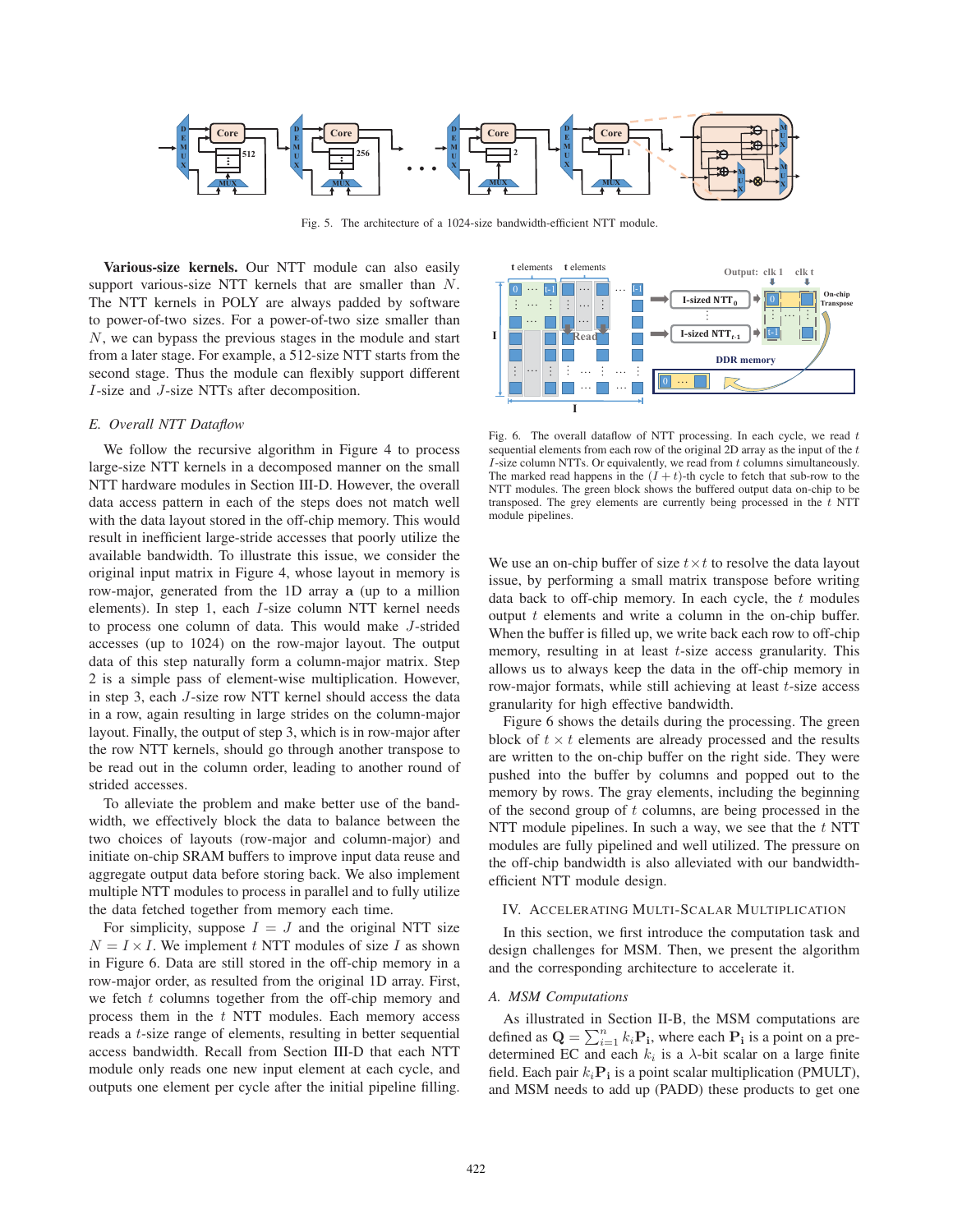

Fig. 7. An example of bit-serial PMUT computation.

final point. zk-SNARK requires several times of MSM with different scalar vectors. One is from the result of POLY  $(H_n)$ and the other is from the witness  $(S_n)$ . Note that the point vectors are known ahead of time as fixed parameters for a certain application problem; only the scalar vectors change according to different witnesses.

As we can see, the most expensive operations in MSM are PMULT and PADD on the EC. Similar to the fast exponentiation algorithm [31], the more expensive PMULT can be decomposed into a series of PADD and PDBL in a bit-serial fashion. An example is shown in Figure 7, where we want to compute 37P. We represent 37 in its binary form  $(100101)_2$ . At each bit position, we execute a PDBL to double the point. If the bit is 1, we add it to the result using a PADD. We can find that PMULT invokes PADD and PDBL sequentially according to each bit of the scalar  $k_i$ . Thus, the sparsity of the scalar  $k_i$  impacts the overall latency. If the binary form of  $k_i$  contains more 1's, then the *i*th PMULT needs more PADD operations and thus more time.

# *B. Design Challenges*

While EC is a commonly used kernel in a wide range of cryptographic applications, most of them only need a single PMULT to encrypt values. Thus, none of the previous accelerators or ASICs has been specially designed for MSM, which involves a large number of PMULT operations whose results are finally accumulated with a PADD. For such a pattern, directly duplicating existing PMULT accelerators is inefficient. Because the computation demands of PADD and PDBL depend on each input scalar, not only the utilization of each PMULT module would be quite low for sparse scalars, but the multiple PMULT modules would also suffer from load imbalance issues, further decreasing the overall performance.

# *C. Optimized Algorithm and Hardware Module Design*

Instead of directly replicating PMULT modules, we adopt the Pippenger algorithm [43] to achieve high resource utilization and better load balancing. We firstly represent the scalar  $k$  under radix  $2<sup>s</sup>$ , where s is a chosen window size. This is equivalent to dividing the  $\lambda$ -bit scalar k into  $\frac{\lambda}{s}$  chunks with s bits each. An example is shown in Figure 8, where  $\lambda = 12$  and  $s = 4$ . Computing Q can be done with the following steps: First, sum up the elements in each chunk  $i$  ( $s$ -bit wide) to get  $\mathbf{G}_i$ . Then, sum up  $2^{i \times s} \mathbf{G}_i$  to get the final result, with  $2^{i \times s}$  as the weights.

In this way, we convert the original computation to a set of smaller sub-tasks of computing **Gi**. For each sub-task, the Pippenger algorithm groups the elements in the s-bit chunk by the scalars, and put those **P**'s with the same corresponding



Fig. 8. Pippenger algorithm.

scalar value into the same bucket, as shown in Figure 8 right side. Since the scalar bitwidth is s, there are  $2<sup>s</sup> - 1$  different buckets in total. Note that if the scalar is zero, we can directly skip the corresponding points. Then we add up all the points assigned to the same bucket, to get one sum point  $B_i$  per each bucket. Then  $G_i$  can be computed by adding up  $B_i$ weighted by the corresponding scalar  $i$  to that bucket. As long as the number of original PMULT operations (i.e., the length of the point and scalar vectors) is much larger than the number of buckets  $(2<sup>s</sup> - 1)$ , by doing this we can convert the many expensive PMULT operations into the more lightweight PADD within each bucket. The detailed maths is shown below, where  $b_i[j]$  represents the *j*-th radix-2<sup>s</sup> chunk of  $a_i$ .

$$
\sum_{i=1}^{n} a_i \mathbf{P_i} = \sum_{j=0}^{\frac{\lambda}{s}-1} \left[ \sum_{i=1}^{n} (b_i[j] \ast \mathbf{P_i}) \right] \ast 2^{js} = \sum_{j=0}^{\frac{\lambda}{s}-1} \mathbf{G_j} \ast 2^{js}
$$

$$
\mathbf{G_j} = \sum_{i=1}^{n} (b_i[j] \ast \mathbf{P_i}) = \sum_{k=0}^{2^s - 1} k \ast \left[ \sum_{i=1}^{n} (b_i[j] == k) \ast P_i \right]
$$

With the Pippenger algorithm, MSM becomes PADDintensive. We design efficient PADD modules. The PADD module is heavily pipelined with 74 stages for expensive arithmetic modular operations such as modular multiply. Since the datapath of PADD is deterministic, we alleviate resource underutilization and load imbalance issues. The remaining few PDBL operations when summing up  $i\mathbf{B}_i$  and  $2^{i \times s}\mathbf{G}_i$  have only negligible cost, less than 0.1% in our evaluation.

#### *D. Overall Architecture*

While we convert expensive PMULT into cheaper PADD operations, the overall architecture still faces a few challenges. First, the group-by phase requires an efficient implementation, especially considering that the size of the MSM (i.e., the length of the scalar and point vectors) could be very large, up to a few millions. The control logic is also non-trivial. Second, while each PADD operation is deterministic, the number of points assigned to each bucket, and hence the number of PADD operations needed, can be skewed. The workloads between buckets can therefore still be possibly imbalanced.

To solve the above problems, we propose a novel architecture for the Pippenger algorithm. First, we divide a large MSM into smaller segments to fit in the on-chip memory.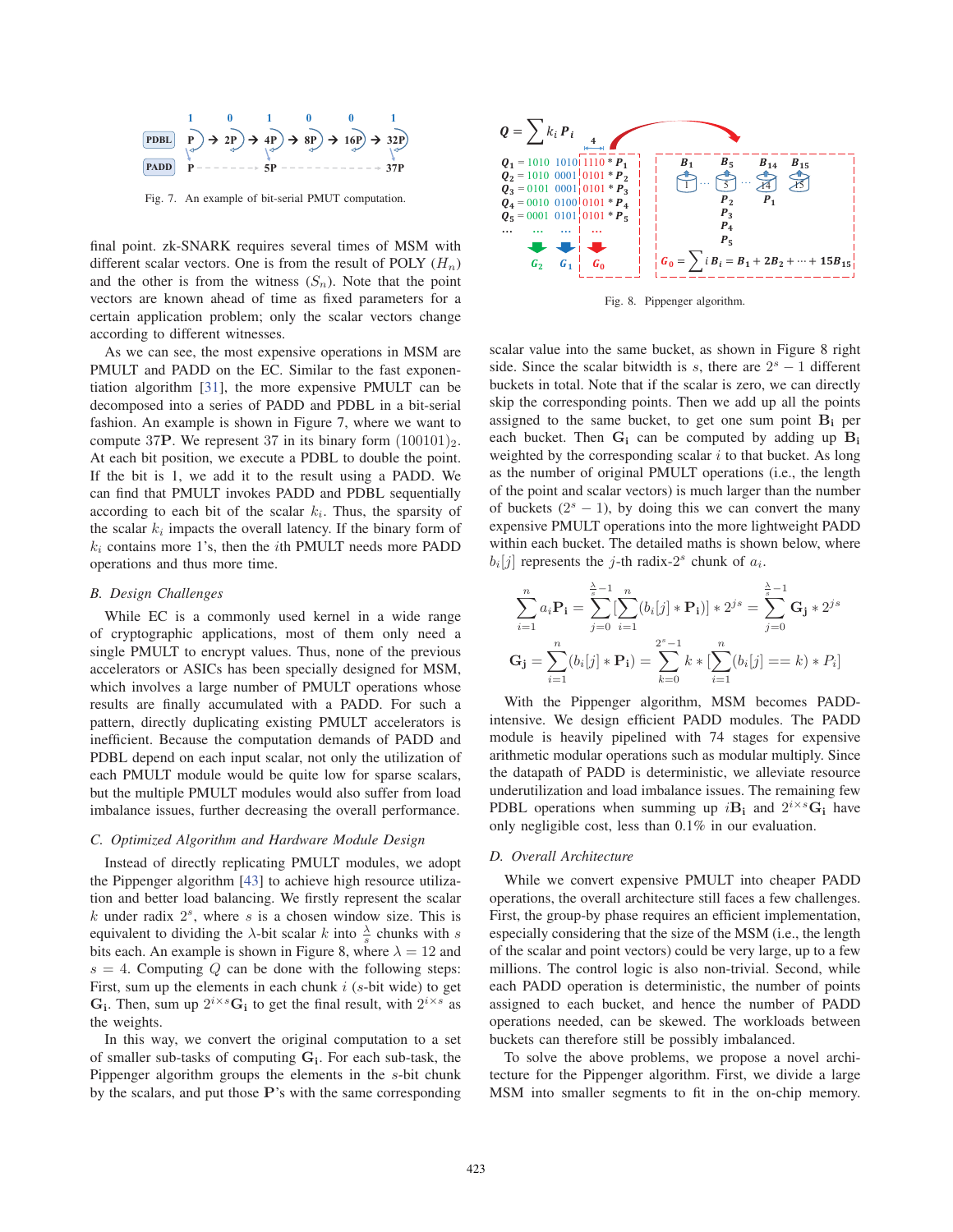

Fig. 9. Overall architecture of the Pippenger algorithm for MSM.

For example, as shown at the top of Figure 9, an MSM with 1 million scalars and points can be divided, and each time we load one segment of 1024 scalars (256-bit each) and points (768-bit each using projective coordinates) to the onchip global buffer from the off-chip memory.

Then, in each cycle, we read two scalars and two corresponding points from the on-chip buffer. We put the points into different buckets according to the last four bits of the corresponding scalars. The depth for the bucket buffer is only one. Once there are two points that would appear in the same bucket, they will be transferred into a centralized FIFO together with the bucket index as their label, as the green area shown in Figure 9. Each entry of the FIFO contains a 4 bit label (bucket index) and two points from the same bucket waiting to be added together. There are two 15-entry FIFOs prepared for the two scalar-point pairs read in the same cycle.

The entries in the FIFOs are sent to a shared, pipelined PADD module to be processed. When the resultant sum is ready, it should be written back to the corresponding bucket according to the label for further accumulation. However, these results also need another 15-entry FIFO to buffer, in case of conflicts with the already existing data in the destination buckets. Basically, the newly obtained sum can be immediately sent to this FIFO together with the existing data in the bucket for another PADD operation. The PADD module hence can read from three FIFOs in total, two for newly loaded data and one for PADD results. After 512 cycles, the last 4-bit chunks of all 1024 scalars are processed. We then move forward to the next 4 bits and repeat the above workflow.

Overall, our architecture for the Pippenger algorithm uses a centralized and shared PADD module among all buckets, and dynamically dispatches work from these buckets to achieve load balance. Because the PADD module is the performance and area dominant part, sharing it results in a much better resource utilization than having separate private PADD modules in each bucket. Our work dispatch mechanism is also lightweight. We avoid physically sorting the points as typical group-by algorithms require. We mostly rely on a small number of buffers and FIFOs to stash the data to be accumulated. Carefully provisioning the buffer and FIFO sizes allows us to avoid most stalls and achieves high throughput.

# *E. Exploiting Parallelism and Balancing Loads*

The PADD module in our architecture in Section IV-D is clearly a performance bottleneck. Now, we extend the design to use multiple PADD modules in parallel. A straightforward way to make use of those PADDs is to provision multiple PADD for the same set of FIFOs and distribute work from these FIFOs among them. However, this will result in complicated synchronization control logic. Also, increasing the number of PADD modules may lead to more idle cycles when the FIFOs are empty, thus decreasing resource utilization.

We use a different way to balance the workloads among different PADD modules. Notice that we only read 4 bits of a scalar in one round and then read the next 4 bits in the next round. Each round is independent of each other, and thus can be processed in parallel. Therefore, we replicate the entire design in Section IV-D as multiple processing elements (PEs), each with a separate set of buckets, the FIFOs, and a PADD module. For  $t$  PEs, we can read  $4t$  bits of the scalar each time in one round. Each PE works exactly the same as previously described, and processes its own 4-bit chunk with the same set of points. The control logic is greatly simplified in this way.

We next consider the detailed workload balance among different PEs. The worst situation is that all points in one PE are put into a single bucket. Thus, it has the longest PADD dependency chain, with 1023 PADD operations to get the final result. The best situation is that all points in one round have a uniform distribution and they are put into the 15 buckets evenly, each with 64 or 65 points. This requires  $1024 - 15 = 1009$  PADD operations. As the PADD module is shared across all buckets in a PE and is not aware of which bucket the pair of points is from, the end-to-end latency difference between these two cases with similar numbers of required PADD operations is negligible. Therefore, load balance among multiple PEs is well maintained.

As shown in Figure 2, one scalar  $H_n$  is from the polynomial computation, and the other  $S_n$  is from the expended witness directly.  $H_n$  is dense and can be regarded as approximately uniformly distributed, since doing NTT brings uncertainty to the data. Consequently, the possibility of the worst case is extremely low.  $S_n$  is very sparse. In fact, more than 99% of the scalars are 0 and 1. This is because the arithmetic circuit usually has a lot of bound checks and range constraints. It uses the binary form of values, and brings 0 and 1 to the expended witness vector. Note that the cases for 0 and 1 can be directly computed without sending into the pipelined acceleration hardware. We process those cases separately. <sup>2</sup>

## V. OVERALL SYSTEM

The overall architecture of PipeZK is shown in Figure 10. The CPU first expands the witness and transfers the data to the accelerator's DDR memory. Next, the accelerator reads from its memory to execute NTT/INTTs for the POLY phase. After the POLY is done, the MSM subsystem processes the scalar

<sup>2</sup>The cases of 0 and 1 can be filtered when fetching from the scalar and processed in parallel.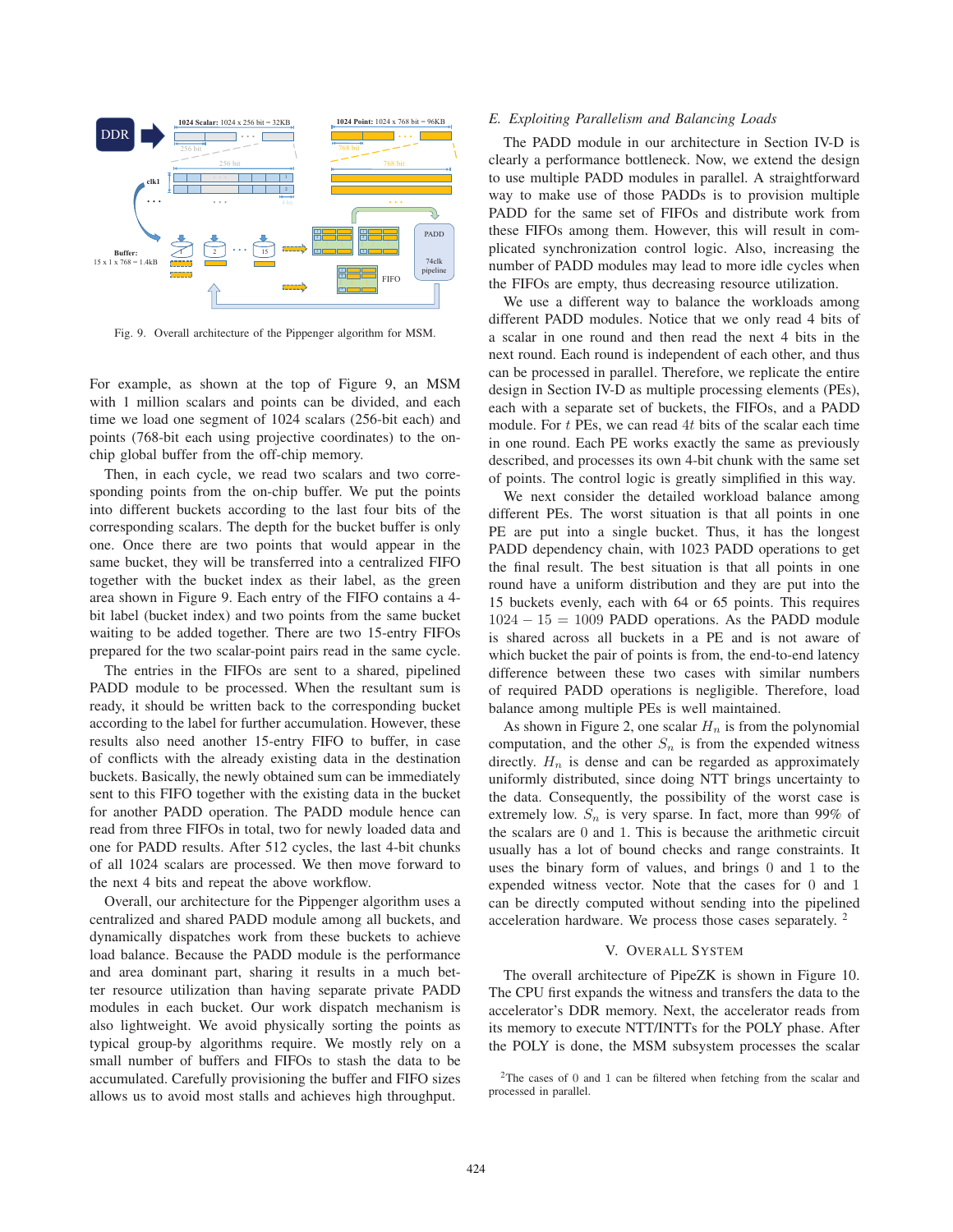

Fig. 10. The overall architecture of PipeZK.

and point vectors. It outputs the partial sums of  $B_i$  from each bucket (see Figure 9), and the CPU deals with the remaining additions, which is less than 0.1% of the execution time.

Note that there are two types of ECs (G1 and G2) in the actual MSM implementation of zk-SNARK [9]. Both G1 and G2 have exactly the same high-level algorithm, so they could have benefited from the same architecture as we introduced in Section IV. The difference is that G2 has different basic units, i.e., the multiplication on G2 needs four modular multiplications whereas G1 only needs one. It needs more resources to implement G2. However, G2 often takes less than 10% of the overall MSM time and the scalar vectors for this part are very sparse. Therefore we move the G2 part to the host CPU, to achieve better trade-off between resources and performance. In summary, the CPU generates the witness and processes the MSM for G2, and the accelerator processes the POLY and the MSM for G1. This results in a heterogeneous system with few interactions. And the computations on both sides can happen in parallel.

# VI. EVALUATION

The evaluation consists of two parts. First, we present the microbenchmark results with various input sizes (i.e., constraint system sizes) for the NTT/MSM modules, along with the results of typical workloads shown in Table V. Second, a real-world application, Zcash, is showcased with three end-to-end workloads to demonstrate the practicality of our design and implementation.

## *A. Experimental Setup*

For POLY and MSM, we have a full-stack Verilog implementation, which includes the low-level operations such as PADD, PDBL, and PMULT (with Montgomery optimizations [40] and projective coordinates [13]). We synthesize our design using Synopsys Design Compiler under UMC 28 nm library (details in Table I), and use Ramulator to simulate the performance of off-chip DDR memory. The ASIC-based POLY and MSM modules are integrated along with other modules (such as trusted setup and witness generation) from libsnark [9] running on the host CPU, to derive an end-to-end prototype, as Figure 10 illustrates.

We compare our design (denoted as "ASIC") against the state-of-the-arts, including a single GPU implementation [6] (denoted as "1GPU"), an 8-GPU implementation [3] (denoted as "8GPUs"), and libsnark [9] and bellman [2] on a CPU

TABLE I CONFIGURATIONS AND SUPPORTED CURVES ON EACH PLATFORM.

| Detailed Configurations                                   | Supported Curves   |
|-----------------------------------------------------------|--------------------|
| Synopsys DC, UMC 28nm library,                            | BN-128, BLS12-381, |
| DDR4 @2400MHz (4 channels, 2 ranks) MNT4753               |                    |
| Intel(R) Xeon(R) Gold 6145 @2.00G Hz, BN-128, MNT4753 [9] |                    |
| 80 logical cores, 377G RAM                                | BLS12-381 [2]      |
| eight Nvidia GTX 1080 TI cards                            | BLS12-381          |
| single Nvidia GTX 1080 TI card                            | <b>MNT4753</b>     |
|                                                           |                    |

TABLE II LATENCIES (IN SECONDS) AND CORRESPONDING SPEEDUPS FOR NTT MODULE WITH DIFFERENT INPUT SIZES.

| Size            |            | $\lambda = 768$ -bit  | $\lambda = 256$ -bit |                       |  |  |  |
|-----------------|------------|-----------------------|----------------------|-----------------------|--|--|--|
|                 | <b>CPU</b> | <b>ASIC</b>           | <b>CPU</b>           | <b>ASIC</b>           |  |  |  |
| $2^{14}$        | 0.050      | $0.253$ ms $(197.5x)$ | 0.008                | $0.076$ ms $(105.6x)$ |  |  |  |
| $2^{15}$        | 0.062      | $0.522$ ms $(118.8x)$ | 0.015                | $0.151$ ms $(99.6x)$  |  |  |  |
| $2^{16}$        | 0.151      | $1.045$ ms $(144.5x)$ | 0.030                | $0.281$ ms $(106.6x)$ |  |  |  |
| $2^{17}$        | 0.284      | $2.248$ ms $(126.3x)$ | 0.056                | $0.604$ ms $(92.7x)$  |  |  |  |
| $2^{18}$        | 0.471      | $5.670$ ms $(83x)$    | 0.104                | $1.489$ ms $(69.8x)$  |  |  |  |
| $2^{19}$        | 0.845      | 0.016(54x)            | 0.195                | $4.052$ ms $(48.1x)$  |  |  |  |
| 2 <sup>20</sup> | 1.368      | 0.044(30.4x)          | 0.333                | 0.011(29.3x)          |  |  |  |

server (denoted as "CPU"), respectively. Note that due to the limitations of the baseline implementations, in the rest of the paper, we only show corresponding results for supported curves (details in Table I).

# *B. Evaluating NTT and MSM with Different Input Sizes*

This section presents the microbenchmark results for our NTT and MSM implementations on ASICs. We vary the input size from  $2^{14}$  to  $2^{20}$  to demonstrate the scalability of our design. For both NTT and MSM, we evaluate them with different underlying elliptic curves: BN-128, BLS12-381, and MNT4753, where the bitwidth  $\lambda = 256$ , 384, and 768, respectively. For BN-128 and MNT4753, we use libsnark [9] on CPUs while bellperson [3] for BLS12-381 on GPUs.<sup>3</sup>

The results for NTT and MSM are shown<sup>4</sup> in Tables II and III. The speedup over the baseline is also attached to each latency number of the ASIC, which equals to the latency ratio between the baseline and the ASIC. Compared to the CPU/GPU implementations, our ASIC design demonstrates a speedup up to 197.5x and 77.7x for NTT and MSM, respectively. Even with increasing input sizes, our implementation still shows superiority.

We carefully tailor the tradeoffs between resource consumption and speed in our ASIC implementations. For the 256-bit curve BN-128, we implement 4 NTT pipelines and 4 PEs for MSM, while use only 1 PE for MSM/NTT in the 768 bit MNT4753 curve. For BLS12-381, we implement 4 NTT

<sup>&</sup>lt;sup>3</sup>Since the eight-GPU implementation [3] on BLS12-381 is much faster than that of CPU [2], we omit corresponding latency results of CPU for simplicity. However, the one-GPU-card implementation [6] demonstrates weaker performance than that of our 80-core CPU server. Thus, we only list the CPU results for BN-128 and MNT4753 in Tables II and III.

<sup>&</sup>lt;sup>4</sup>For BLS381 where  $\lambda = 384$ , the scalar field is still 256-bit. Thus we only compare the performance of 256 and 768-bit for NTT part in Table II.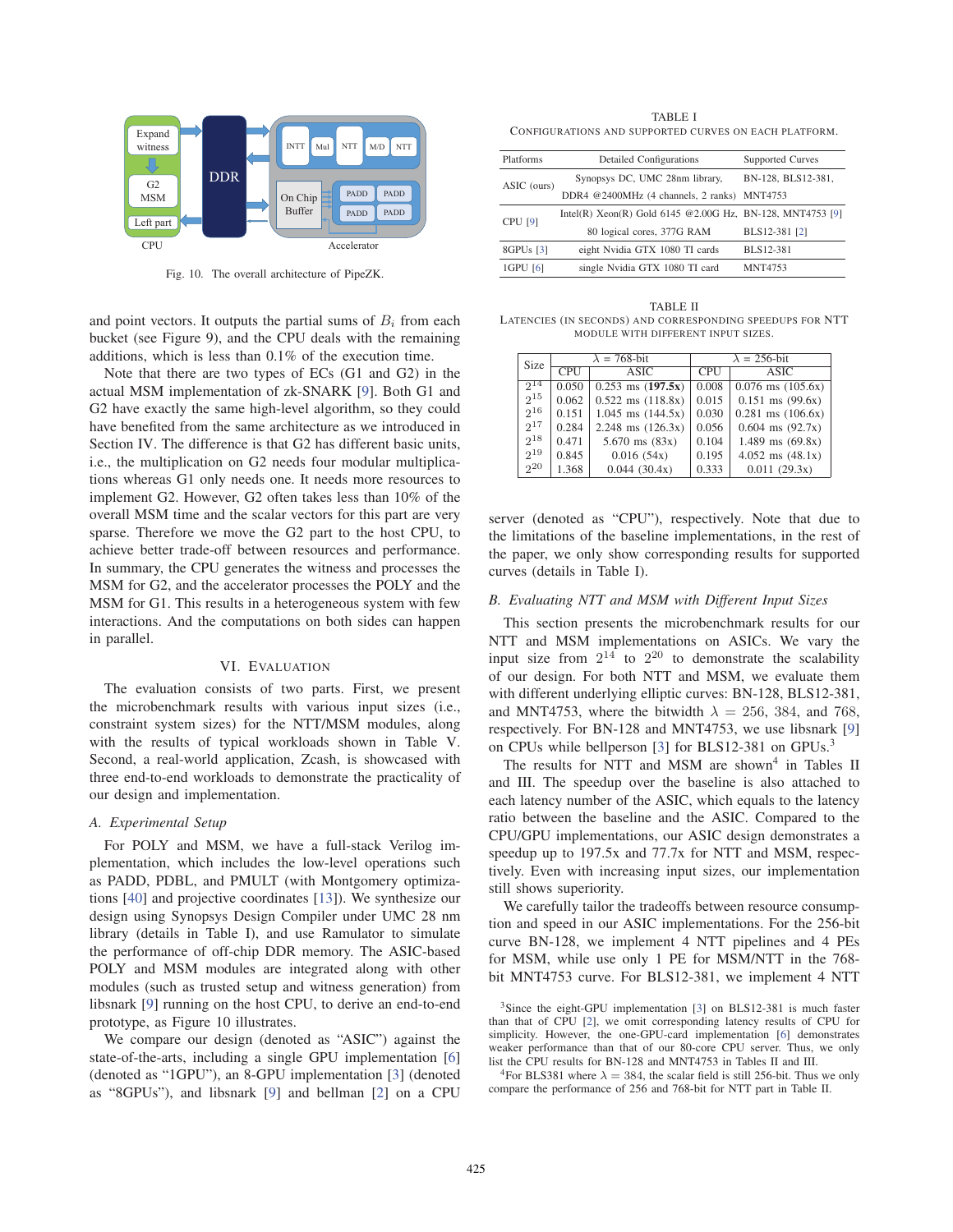TABLE III LATENCIES (IN SECONDS) AND CORRESPONDING SPEEDUPS FOR MSM MODULE WITH DIFFERENT INPUT SIZES.

| Size |            | $\lambda = 768$ -bit                                                                       |           | $\lambda = 384$ -bit | $\lambda = 256$ -bit |             |  |  |
|------|------------|--------------------------------------------------------------------------------------------|-----------|----------------------|----------------------|-------------|--|--|
|      | <b>CPU</b> | ASIC                                                                                       | $ 8$ GPUs | ASIC                 | $ $ CPU $ $          | <b>ASIC</b> |  |  |
|      |            | $2^{14}$ 0.449 0.012 (39.00x) 0.223 0.004 (77.70x) 0.018 0.001 (18.69x)                    |           |                      |                      |             |  |  |
|      |            | $2^{15}$   0.642   0.023 (27.93x)   0.233   0.006 (40.50x)   0.029   0.002 (15.24x)        |           |                      |                      |             |  |  |
|      |            | $2^{16}$   1.094 $ 0.046$ (23.82x)   0.246 $ 0.011$ (21.42x) $ 0.047 0.004$ (12.27x)       |           |                      |                      |             |  |  |
|      |            | $2^{17}$ 2.002 $ 0.092 \ (21.78x) \ 0.265 \  0.023 \ (11.55x) \ 0.083 \  0.008 \ (10.86x)$ |           |                      |                      |             |  |  |
|      |            | $2^{18}$ 3.253 0.184 (17.70x) 0.343 0.046 (7.47x) 0.180 0.016 (11.76x)                     |           |                      |                      |             |  |  |
|      |            | $2^{19}$ 5.972 0.369 (16.26x) 0.412 0.092 (4.47x) 0.308 0.032 (10.05x)                     |           |                      |                      |             |  |  |
|      |            | $2^{20}$  11.334   0.735 (15.42x)   0.749   0.184 (4.08x)   0.485   0.061 (7.92x)          |           |                      |                      |             |  |  |

TABLE IV RESOURCE UTILIZATION AND POWER CONSUMPTION.

| Curve         | Modules     | Frequency                                                                                                                                                                                                            | Area $(mm2)$   | Dyn Pwr   | Lkg Pwr   |
|---------------|-------------|----------------------------------------------------------------------------------------------------------------------------------------------------------------------------------------------------------------------|----------------|-----------|-----------|
|               | <b>POLY</b> | 300 MHz                                                                                                                                                                                                              | 15.04 (29.63%) | 1.36 W    | $0.68$ mW |
| BN128 (256)   | <b>MSM</b>  | 300 MHz                                                                                                                                                                                                              | 35.34 (69.64%) | 5.05 W    | $0.33$ mW |
|               | Interface   | 600 MHz                                                                                                                                                                                                              | 0.37(0.73%)    | 0.03 W    | $0.01$ mW |
|               | Overall     | 50.75<br>٠<br>$15.04(30.51\%)$<br>300 MHz<br>300 MHz 33.72 (68.40%)<br>$0.54(1.10\%)$<br>600 MHz<br>49.30<br>÷<br>$9.69(18.31\%)$<br>300 MHz<br>42.95 (81.18%)<br>300 MHz<br>600 MHz<br>$0.27(0.51\%)$<br>52.91<br>٠ | 6.45 W         | $1.02$ mW |           |
|               | POLY        |                                                                                                                                                                                                                      |                | 1.36 W    | $0.68$ mW |
|               | MSM         |                                                                                                                                                                                                                      |                | 4.75 W    | $0.31$ mW |
| BLS381 (384)  | Interface   |                                                                                                                                                                                                                      |                | 0.04 W    | $0.01$ mW |
|               | Overall     |                                                                                                                                                                                                                      |                | 6.15 W    | $1.00$ mW |
|               | POLY        |                                                                                                                                                                                                                      |                | $0.88$ W  | $0.43$ mW |
|               | <b>MSM</b>  |                                                                                                                                                                                                                      |                | 6.14 W    | $0.40$ mW |
| MNT4753 (768) | Interface   |                                                                                                                                                                                                                      |                | 0.02 W    | $0.01$ mW |
|               | Overall     |                                                                                                                                                                                                                      |                | 7.04 W    | $0.84$ mW |
|               |             |                                                                                                                                                                                                                      |                |           |           |

pipelines (256-bit) and 2 PEs for MSM (384-bit). These are determined by the resource utilization of different curves: the 768-bit modules take more resources than those of the 256 bit curve, especially for the integer modular multiplications (details in Table IV). Large integer modular multiplication plays a dominant role in the resource utilization. We expect the performance will be further improved with more careful resource-efficient design for modular multiplications.

# *C. Evaluating zk-SNARK Workloads*

We also evaluate POLY and MSM of zk-SNARK<sup>5</sup> over typical workloads [8], as shown in Table V.

We present the end-to-end proof time, which includes the time of loading parameters through PCIe, computing POLY and MSM on chip, as well as other processing on CPU. These workloads are compiled with jsnark [8] and executed with libsnark as our backend. Both CPU and GPU baselines [6] are evaluated with the curve MNT4753 where  $\lambda = 768$ . And as described in Section V, MSM G2 is offloaded to CPU in the GPU baseline and our design. We list the time for POLY, MSM, and MSM G2, respectively. We only provide the overall proof time for "1GPU" without the breakdown due to their heterogeneous architecture with intertwined timings of MSM/POLY on GPU/CPU.

For our ASIC implementation, the latency for proof without G2 (which runs on ASIC) and the latency for MSM G2 (which runs on CPU) are both presented. The final proof time is determined by the maximum latency of the two parts, since they can execute in parallel. However, MSM G2 usually dominates in the overall latency. In summary, Table V shows significant acceleration rates of our implementation over the baselines (50x faster). If we could have additional support for MSM G2 part, the speedup would be even higher.

# *D. Evaluating Zcash*

Last, we evaluate a real-world industrial application, Zcash, and compare the end-to-end results with a CPU implementation (currently, there are no available GPU implementations for Zcash). The results are shown in Table VI.

There are three kinds of workloads (*sprout, sapling spend, sapling output*) in Zcash. To make a shielded transaction, a compound proof is required (i.e., a combination of those workloads). The time for the transaction adds up the proving time for different types of proofs. Other latencies in a transaction such as generating signatures occupy less than 0.5% portion. For the largest workload, *sprout*, we can accelerate the time to generate shielded transactions by 6x. For circuits *sapling spend and sapling output* , we can reduce the latency of making shielded transactions over 4x.

We can see that the overall acceleration rate is much lower compared to the acceleration rate of each single module (POLY, MSM). This is because the latencies for MSM G2 and generating witness on CPU ("MSM G2" and "Gen Witness") start to dominate after our acceleration for other parts. As we mentioned in the previous section, MSM G2 can use exactly the same architecture as G1 and get a similar acceleration rate if needed. In addition, generating witness is highly parallelizable with software optimizations, which takes 10% of the overall time and one only needs to accelerate this part for 3 or 4 times to match the overall speedup achieved by our implementation. Therefore, we expect the effort to be technically trivial for ASIC-based MSM G2 and softwareoptimized witness generating. We leave these for future work.

#### VII. CONCLUSIONS

Zero-knowledge proof has been introduced for decades and are widely considered as one of the most useful weapons for establishing trust and preserving privacy. However, its limited performance has impeded its wider applications in practice. In this paper, we propose PipeZK, the first architectural effort to significantly accelerate zk-SNARK, the state-of-the-art zeroknowledge proof protocol. We introduce and implement various techniques to efficiently streamline key operations (NTTs, MSMs, etc.) in zk-SNARK. Our empirical results demonstrate considerable speedups compared to state-of-the-art solutions.

#### ACKNOWLEDGMENTS

The authors thank the anonymous reviewers for their valuable comments. This work is partially supported by National Key R&D Program of China (2020AAA0105200), National Natural Science Foundation of China (62032001 and 62072262).

<sup>5</sup>Note that in the rest of the paper, MSM of zk-SNARK (or MSM for short) denotes the computations of four G1-type MSMs and one G2-type MSM, which differ from "MSM" in Section VI-B that consists of only one G1-type MSM.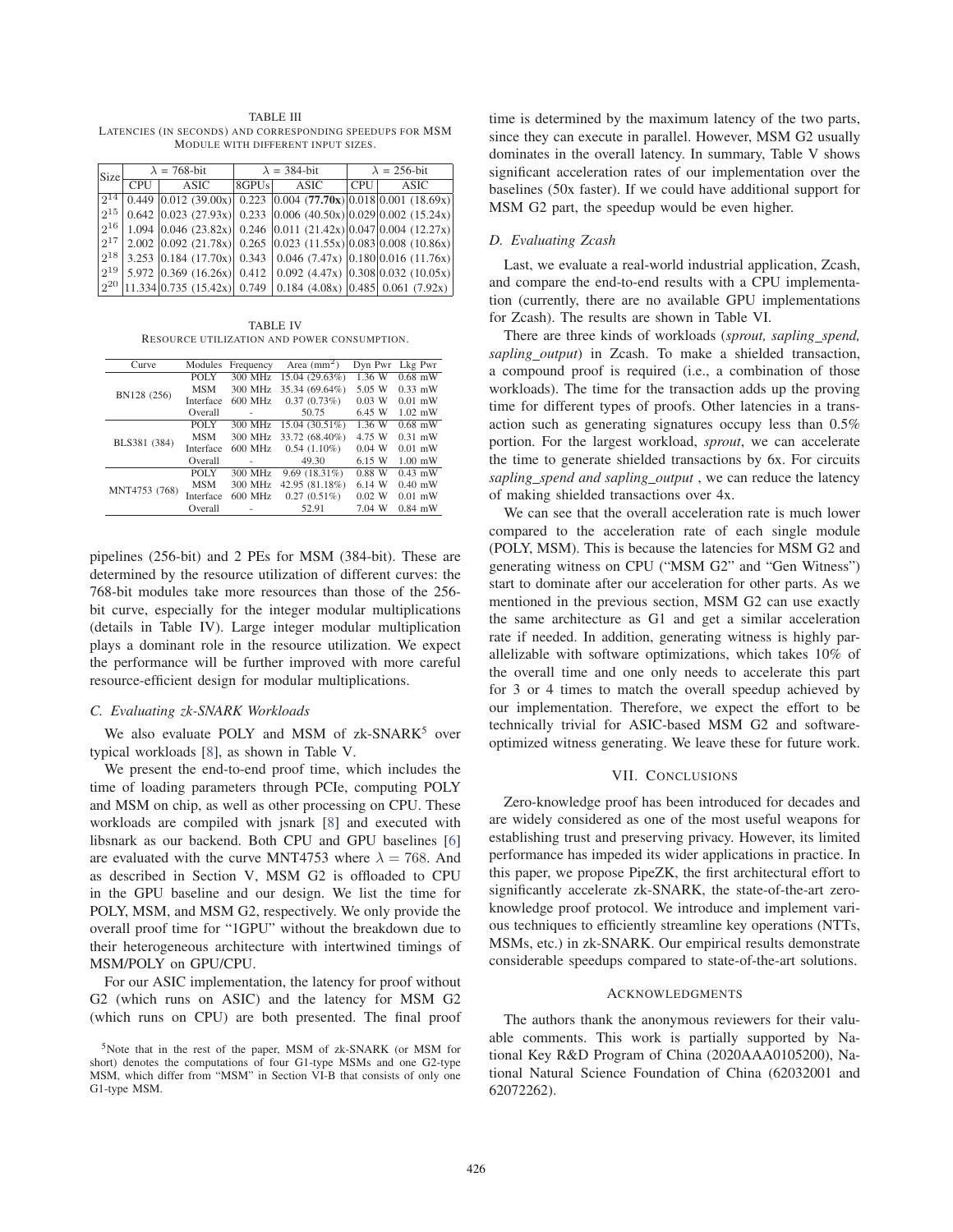TABLE V RESULTS FOR DIFFERENT WORKLOADS (LATENCIES IN SECONDS).

|                    |                                                    |       | <b>CPU</b> |                           | 1GPU       | ASIC  |            |                                                                   |                 |             | <b>Acceleration Rate</b> | Acceleration Rate (w/o G2) |                                  |                 |
|--------------------|----------------------------------------------------|-------|------------|---------------------------|------------|-------|------------|-------------------------------------------------------------------|-----------------|-------------|--------------------------|----------------------------|----------------------------------|-----------------|
| Application        | <b>Size</b>                                        |       |            | POLY MSM Proof            | Proof POLY |       | <b>MSM</b> | Proof<br>$w/o$ G <sub>2</sub> $w/o$ G <sub>2</sub> G <sub>2</sub> | <b>MSM</b>      |             |                          |                            | Proof ASIC/CPU ASIC/GPU ASIC/CPU | <b>ASIC/GPU</b> |
| <b>AES</b>         | 16384                                              | 0.301 | 0.835      | 137                       | .393       | 0.002 | 0.021      | 0.023                                                             | $0.097$ $0.097$ |             | 11.768                   | 14.420                     | 49.791                           | 61.012          |
| <b>SHA</b>         | 32768                                              | 0.545 | 0.984      | 1.529                     | .983       | 0.003 | 0.027      | 0.030                                                             | $0.102$ $0.102$ |             | 14.935                   | 19.365                     | 50.330                           | 65.261          |
| RSA-Enc            | 98304                                              | 1.882 | 3.403      | 5.290                     | 5.157      | 0.014 | 0.080      | 0.094                                                             |                 | 1.230 1.230 | 4.302                    | 4.193                      | 56.297                           | 54.878          |
| RSA-SHA            | 131072 1.935 3.578 5.514 5.958                     |       |            |                           |            | 0.014 | 0.105      | 0.119                                                             | 0.822 0.822     |             | 6.705                    | 7.246                      | 46.481                           | 50.228          |
| Merkle Tree 294912 |                                                    | 6.623 |            | 8.071 14.695 16.287 0.063 |            |       | 0.226      | 0.289                                                             | 2.697 2.697     |             | 5.449                    | 6.040                      | 50.869                           | 56.381          |
| Auction            | 557056   13.875   10.817   24.692   30.573   0.139 |       |            |                           |            |       | 0.445      | $0.585$ 2.053 2.053                                               |                 |             | 12.025                   | 14.890                     | 42.243                           | 52.306          |

TABLE VI RESULTS FOR ZCASH (LATENCIES IN SECONDS).

|                      | <b>CPU</b> |                               |                                 |                                                                                                                  | <b>ASIC</b> |  |                                                |             |        | Acceleration Rate |         |                                                                                                           |                 |
|----------------------|------------|-------------------------------|---------------------------------|------------------------------------------------------------------------------------------------------------------|-------------|--|------------------------------------------------|-------------|--------|-------------------|---------|-----------------------------------------------------------------------------------------------------------|-----------------|
| Application          | Size       |                               |                                 | $\begin{array}{c c}\n\text{Gen} \\ \text{Witness} \\ \text{POLY} \\ \text{MSM} \\ \text{Proof}\n\end{array}$ MSM |             |  |                                                | <b>POLY</b> |        |                   |         | $\begin{array}{cc} \text{MSM} & \text{Proof} \\ \text{w/o G2} & \text{w/o G2} \end{array}$ Proof ASIC/CPU | <b>ASIC/CPU</b> |
|                      |            |                               |                                 |                                                                                                                  |             |  |                                                |             |        |                   |         | $w/o$ G <sub>2</sub>                                                                                      |                 |
| Zcash Sprout         | 1956950    | 1.010 3.652 5.147 9.809 0.677 |                                 |                                                                                                                  |             |  | 0.076                                          | 0.136       | 0.2.11 | 1.687             | 5.815   | 8.031                                                                                                     |                 |
| Zcash_Sapling_Spend  | 98646      | 0.187                         | $0.441$ $0.766$ $1.393$ $0.167$ |                                                                                                                  |             |  | 0.004                                          | 0.014       | 0.018  | 0.354             | 3 9 3 7 | 6.817                                                                                                     |                 |
| Zcash_Sapling_Output | 7827       |                               |                                 |                                                                                                                  |             |  | $0.043$ 0.107 0.115 0.266 0.034 0.254 ms 0.001 |             | 0.002  | 0.077             | 3.480   | 5.982                                                                                                     |                 |

#### **REFERENCES**

- [1] "barrywhitehat. roll\_up: Scale ethereum with snarks," https://github.com/ barryWhiteHat/roll up/.
- [2] "bellman: a crate for building zk-snark circuits," https://github.com/ zkcrypto/bellman.
- [3] "bellperson: Gpu parallel acceleration for zk-snark," https://github.com/ filecoin-project/bellperson.
- [4] "Filecoin company," https://filecoin.io/.
- [5] "Fpga snark prover targeting the bn128 curve," https://github.com/ bsdevlin/fpga\_snark\_prover.
- [6] "Gpu groth16 prover," https://github.com/CodaProtocol/gpu-groth16 prover-3x.
- [7] "J.p. morgan quorum," https://www.goquorum.com/.
- [8] "jsnark: A java library for building snarks," https://github.com/akosba/ jsnark.
- [9] "libsnark: a c++ library for zksnark proofs," https://github.com/sciprlab/libsnark.
- [10] "Qed-it," https://qed-it.com/.
- [11] "The snark challenge: A global competition to speed up the snark prover," https://coinlist.co/build/coda.
- [12] "Zcash company," https://z.cash/.
- [13] "Ieee standard specifications for public-key cryptography," *IEEE Std 1363-2000*, pp. 1–228, 2000.
- [14] H. Alrimeih and D. Rakhmatov, "Fast and flexible hardware support for ecc over multiple standard prime fields," *IEEE Transactions on Very Large Scale Integration (VLSI) Systems*, vol. 22, no. 12, pp. 2661–2674, 2014.
- [15] B. Baldwin, R. R. Goundar, M. Hamilton, and W. P. Marnane, "Co-Z ECC scalar multiplications for hardware, software and hardware– software co-design on embedded systems," *Journal of Cryptographic Engineering*, vol. 2, no. 4, pp. 221–240, 2012.
- [16] E. Ben-Sasson, I. Bentov, A. Chiesa, A. Gabizon, D. Genkin, M. Hamilis, E. Pergament, M. Riabzev, M. Silberstein, E. Tromer *et al.*, "Computational integrity with a public random string from quasilinear pcps," in *Annual International Conference on the Theory and Applications of Cryptographic Techniques*. Springer, 2017, pp. 551– 579.
- [17] E. Ben-Sasson, A. Chiesa, and N. Spooner, "Interactive oracle proofs," in *Theory of Cryptography Conference*. Springer, 2016, pp. 31–60.
- [18] N. Bitansky, A. Chiesa, Y. Ishai, O. Paneth, and R. Ostrovsky, "Succinct non-interactive arguments via linear interactive proofs," in *Theory of Cryptography Conference*. Springer, 2013, pp. 315–333.
- [19] D. Catalano and D. Fiore, "Vector commitments and their applications," in *International Workshop on Public Key Cryptography*. Springer, 2013, pp. 55–72.
- [20] A. Chiesa, Y. Hu, M. Maller, P. Mishra, N. Vesely, and N. Ward, "Marlin: Preprocessing zksnarks with universal and updatable srs," in

*Annual International Conference on the Theory and Applications of Cryptographic Techniques*. Springer, 2020, pp. 738–768.

- [21] E. Chu and A. George, *Inside the FFT black box: serial and parallel fast Fourier transform algorithms*. CRC press, 1999.
- [22] G. Danezis, C. Fournet, M. Kohlweiss, and B. Parno, "Pinocchio coin: building zerocoin from a succinct pairing-based proof system," in *Proceedings of the First ACM workshop on Language support for privacy-enhancing technologies*. ACM, 2013, pp. 27–30.
- [23] A. Delignat-Lavaud, C. Fournet, M. Kohlweiss, and B. Parno, "Cinderella: Turning shabby x. 509 certificates into elegant anonymous credentials with the magic of verifiable computation," in *2016 IEEE Symposium on Security and Privacy (SP)*. IEEE, 2016, pp. 235–254.
- [24] B. Fisch, J. Bonneau, N. Greco, and J. Benet, "Scaling proof-ofreplication for filecoin mining," *Benet//Technical report, Stanford University*, 2018.
- [25] A. Gabizon, Z. J. Williamson, and O. Ciobotaru, "Plonk: Permutations over lagrange-bases for oecumenical noninteractive arguments of knowledge." *IACR Cryptol. ePrint Arch.*, vol. 2019, p. 953, 2019.
- [26] H. S. Galal and A. M. Youssef, "Verifiable sealed-bid auction on the ethereum blockchain," in *International Conference on Financial Cryptography and Data Security*. Springer, 2018, pp. 265–278.
- [27] R. Gennaro, C. Gentry, and B. Parno, "Non-interactive verifiable computing: Outsourcing computation to untrusted workers," in *Annual Cryptology Conference*. Springer, 2010, pp. 465–482.
- [28] R. Gennaro, C. Gentry, B. Parno, and M. Raykova, "Quadratic span programs and succinct nizks without pcps," in *Annual International Conference on the Theory and Applications of Cryptographic Techniques*. Springer, 2013, pp. 626–645.
- [29] C. Gentry, "Fully homomorphic encryption using ideal lattices," in *Proceedings of the forty-first annual ACM symposium on Theory of computing*, 2009, pp. 169–178.
- [30] S. Goldwasser, S. Micali, and C. Rackoff, "The knowledge complexity of interactive proof systems," *SIAM Journal on computing*, vol. 18, no. 1, pp. 186–208, 1989.
- [31] D. M. Gordon, "A survey of fast exponentiation methods," *Journal of algorithms*, vol. 27, no. 1, pp. 129–146, 1998.
- [32] J. Groth, "On the size of pairing-based non-interactive arguments," in *Annual International Conference on the Theory and Applications of Cryptographic Techniques*. Springer, 2016, pp. 305–326.
- [33] D. Hankerson and A. Menezes, *Elliptic curve cryptography*. Springer, 2011.
- [34] S. He and M. Torkelson, "A new approach to pipeline fft processor," in *Proceedings of International Conference on Parallel Processing*. IEEE, 1996, pp. 766–770.
- [35] D. Hopwood, S. Bowe, T. Hornby, and N. Wilcox, "Zcash protocol specification," *GitHub: San Francisco, CA, USA*, 2016.
- [36] K. Javeed and X. Wang, "Low latency flexible fpga implementation of